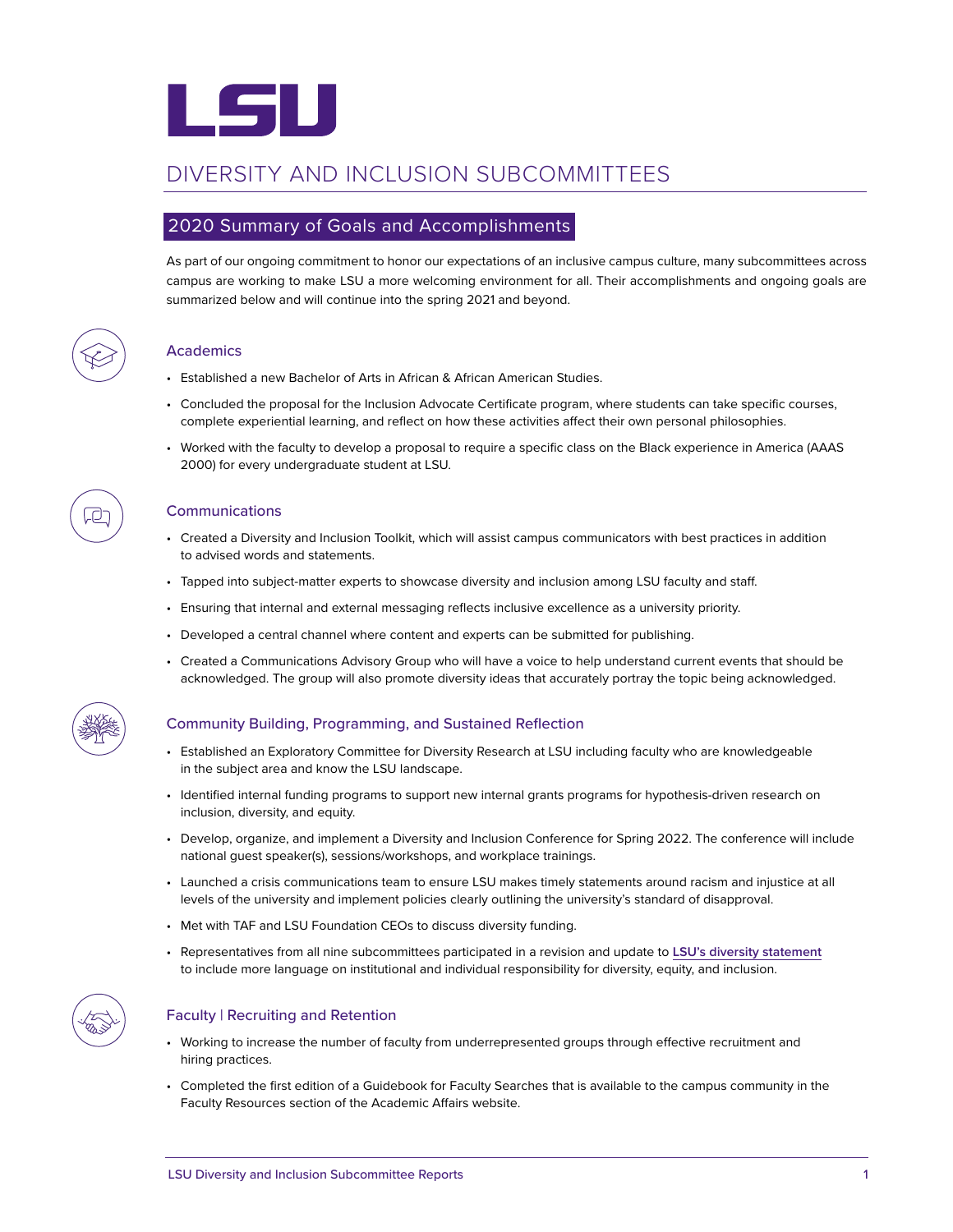- To recognize those who go above and beyond, two monetary awards have been established that will be given to faculty members for excellence in mentoring colleagues and students. These will be part of the Faculty Awards program each May.
- Re-evaluated the Opportunity Hire Pilot Program, retitled it to President's Faculty Excellence Program, recommended new criteria and protocols for accessing funding, and requested financial investment in new faculty lines.
- Creating an environment where faculty with diverse backgrounds feel welcomed, respected, and valued by continuing to broaden, examine, and refine practices to be more inclusive.

#### Physical Environment

- Working to become a state leader in inclusive architecture by committing to Universal Design and architectural/design accessibility beyond minimum legal requirements.
- Continuing to communicate existing commitments to inclusive spaces in public and accessible ways.
- Assessing, and as needed, accelerating current plans to remediate existing structures and campus environments for compliance with state and federal accessibility laws.
- Identifying and addressing pressing accessibility issues that can be paid for with existing money and utilize the Campus Access Site Team to help develop a campus survey and focus groups.
- The university is working with a consultant to develop an ADA Compliance Plan, which should be completed by the end of January 2021. The ADA Compliance Plan identifies the areas on campus that will need to be assessed. The compliance plan is the first step in developing a new ADA Transition Plan, which will evaluate ADA access throughout campus services, programs, and facilities and help prioritize remediation as well as funding requests for the ADA deficits.

### Staff | Recruiting and Retention

- Broadening new employee orientation to include resources for diverse employees.
- Implementing a meaningful exit interview questionnaire.
- Increasing and diversifying participation in LEAD LSU and other campus programs.
- Creating an LSU Cares page for Faculty and Staff with information and resources for employee relations issues, salary disparity review proposal, employee assistance program, and increasing diverse faculty, staff, and student participation in leadership and executive searches.
- Creating and implementing diversity training programs and developing new employee programs for mentoring and coaching.

#### Student Health and Wellness

- Helped revise PM-73 to reflect recent changes to Title IX.
- Reviewed and submitted updates to the LSU Code of Student Conduct as it relates to sexual misconduct and inclusion.
- Assessing and auditing current education and training practices for both faculty/staff and students.
- Implementing a strategy for increasing awareness of mental health resources among underrepresented populations.

### Students | Recruiting and Retention

- Gathered data on FAFSA completion and scholarship awards from the LSU Office of Financial Aid and the LSU Foundation. Analyzing the data to identify and address any barriers for underrepresented students.
- Working with the Office of Retention and Student Success to identify and address any trends or gaps through the analysis of data from the EAB Navigate App.
- Received an update on the progress the Graduate School has made in diversity, equity, and inclusion, including conversations with different graduate student groups, as well as the launch of a new strategic planning process and a symposium featuring a national expert on graduate education.